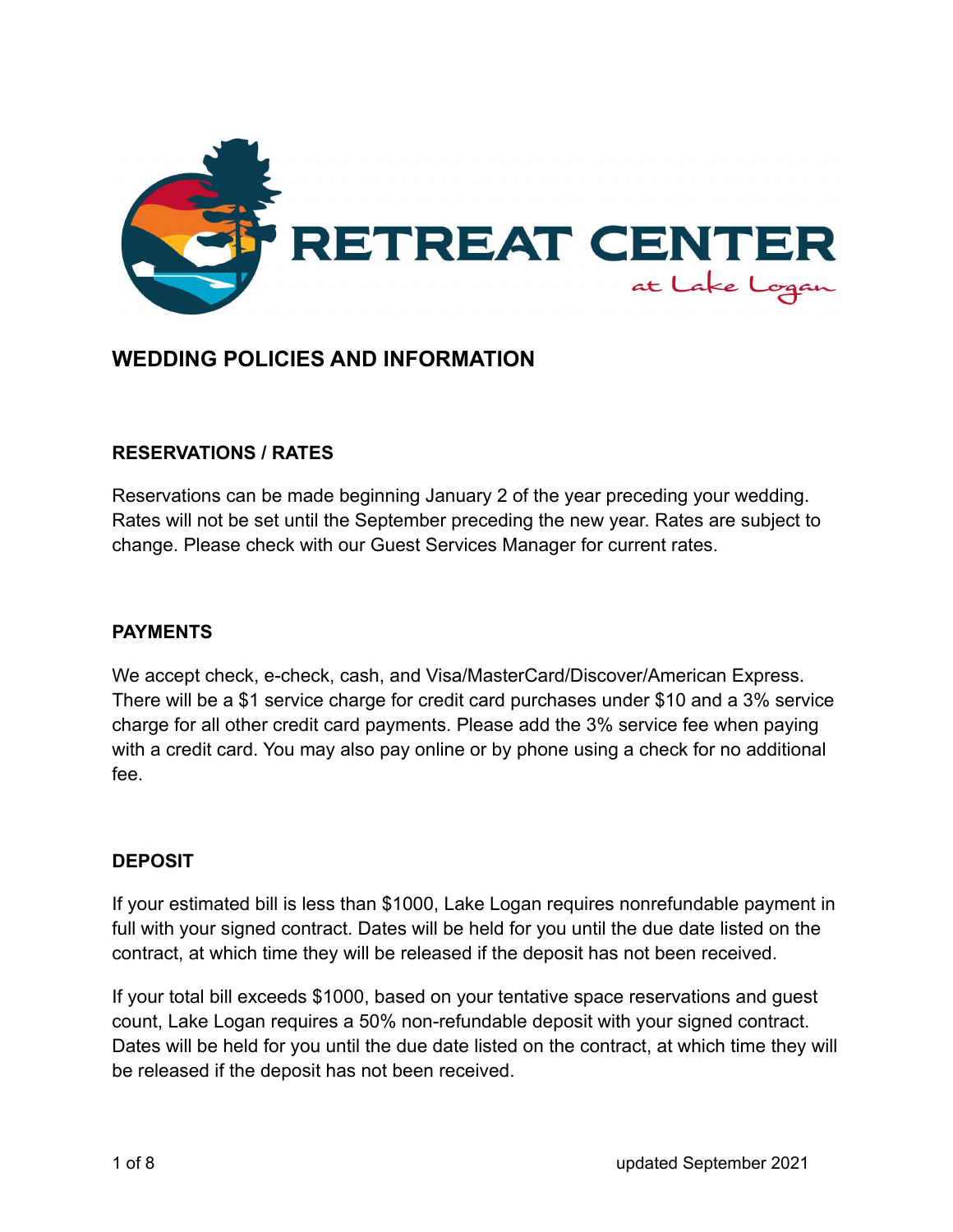## **BALANCE DUE**

Your balance must be paid in full 30 days prior to arrival along with a final estimate of the attendees. Incidentals acquired by the group, additional guests, and appropriate taxes will be applied to your final bill. Lake Logan will provide your final invoice within ten days of departure. Payment on the final invoice is due within 14 days of the date sent. Payments not received within fourteen (14) days of the invoice date will be assessed a late fee of 1.5% of the total due per month (18% APR).

## **BILLING FOR WEDDING GUEST LODGING**

Lake Logan prefers single billing for group bookings. You have two options if you wish to reserve a block of rooms for your wedding guests:

- 1. You may handle the rooming assignments and we can bill each guest separately. Billing will be separated by cabin. You must submit all assignments to the Guest Services Manager by 90 days before the reservation date. Any rooms you do not fill must be released at least 90 days prior to your wedding date or will be billed to you if not re-rented. Billing for individual rooms in cabins with more than one bedroom is not available. Your guests must pay for their cabins in full at least 30 days prior to your reservation date. Unpaid cabins will be billed to you and must be paid before your arrival. With this billing method, there will be a 10% charge added to each cabin and you will not be eligible for the discount on reception or ceremony space listed above.\***PREFERRED METHOD**\*
- 2. Guests may make reservations directly with us. In this case, we will hold a block of cabins up to 90 days before your reservation date. The value of the block held will be no more than the estimated total of your contract. Reservations must be for the whole cabin. Billing for individual rooms in cabins with more than one bedroom is not available. With this billing method, you will not be eligible for the discount on reception or ceremony space listed above *unless* the total number of rooms paid for under your contract is equal to \$1800 or more per night for two nights.
- 3. You will be responsible for making rooming assignments and collecting payments. This is the most cost-effective method and the easiest for your guests. If your total lodging exceeds \$1800 per night for two nights you will receive up to a \$500 discount on one reception or ceremony space (not to exceed the cost of the space).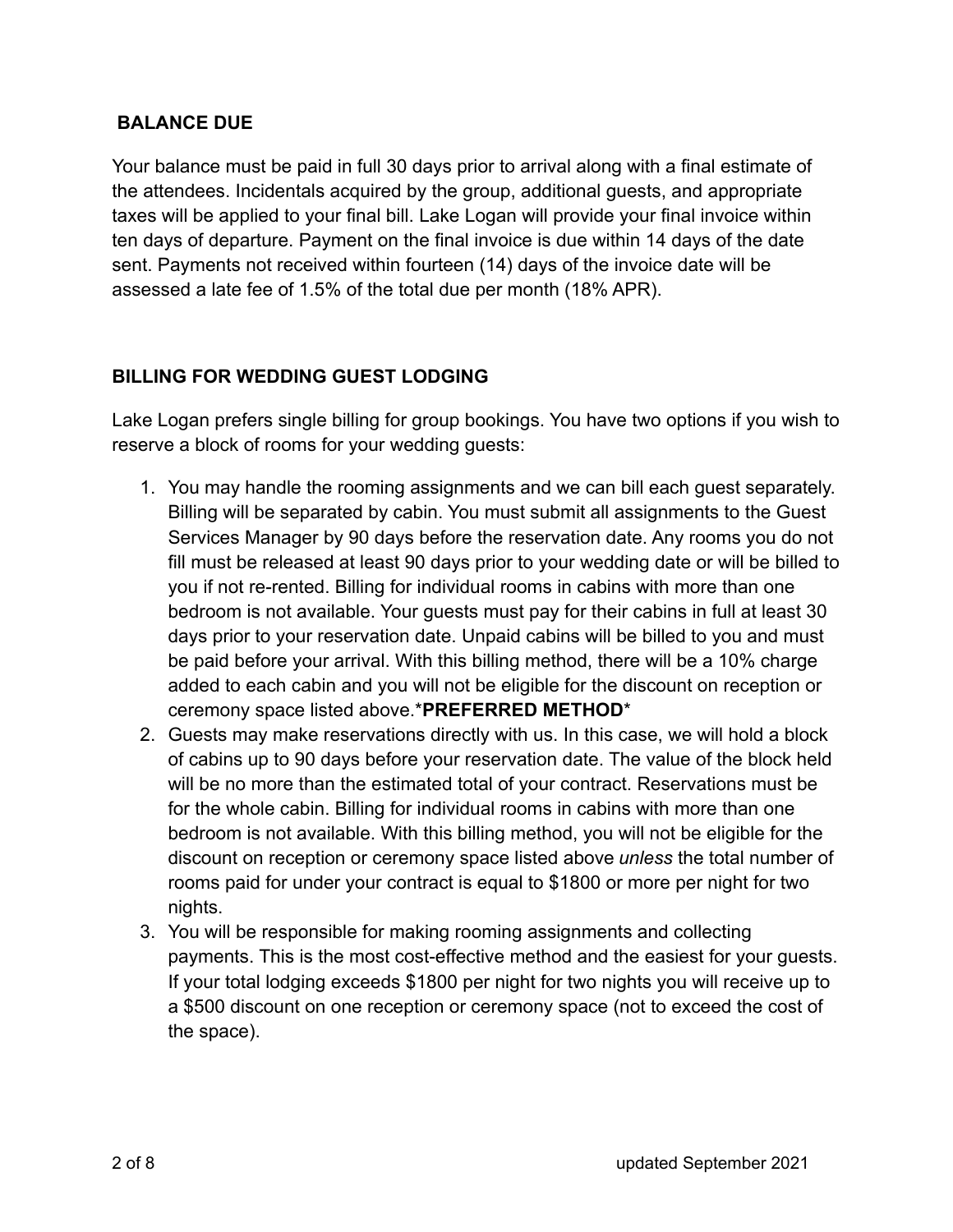## **GUARANTEED NUMBERS**

Your guaranteed count, set-up needs, dietary requirements, and special requests are due to Lake Logan 30 days prior to your arrival. You may increase your group numbers at any time if space allows. You may reduce your number by up to 25% up to 60 days prior to your event with no penalty. If your event's guaranteed attendee number is not received 30 days prior as requested, you will be billed for the reserved guests and rooms blocked at the contracted rate.

## **MINIMUMS**

A minimum participant count of ten has been established for food service. If your numbers fall below that minimum, your event will be assessed a surcharge.

## **CANCELLATIONS AND REFUNDS**

Your 50% deposit is nonrefundable. (For events paid in full because the total bill was less than \$1000, the full amount is nonrefundable.) All cancellations must be received in writing prior to 60 days before your reserved dates. Failure to provide 60 days' notice of a cancellation means you will be responsible for full payment under your user agreement.

## **LAST MINUTE CHANGES**

If there are last minute additions for your event Lake Logan will make every effort to accommodate the additional persons, provided space is available. Lake Logan will provide an additional invoice for "add-ons."

## **INSURANCE**

Groups are required to provide a certificate of liability insurance with policy limits equal to or exceeding \$1 million, naming Lake Logan as an additional insured for the extent of their visit. In the event that a group does not have liability insurance, the group is required to purchase an endorsement issued by Lake Logan's carrier, which is valid for a period of one year, beginning from the first date of visit at a rate of \$115 for general retreats/meetings – due with deposit.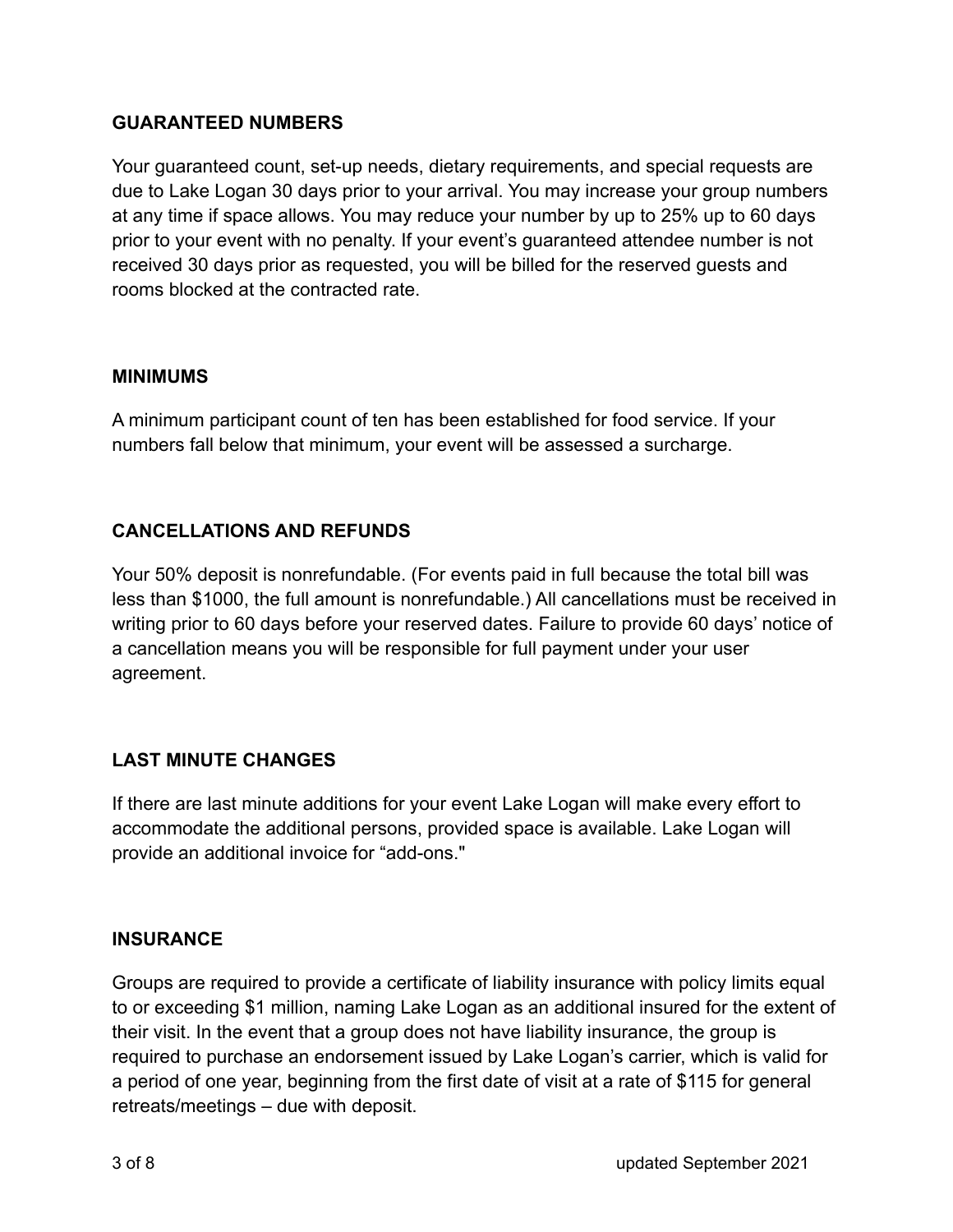## **WEDDING COORDINATOR**

Our Guest Services Manager will work with you and your wedding coordinator to plan your day, including set-up of ceremony and/or reception venues, organizing all on-site catering, providing facility layouts and site visits as necessary, and processing all payments. The Guest Services Manager is available throughout the planning process until your event date. They will not necessarily be at your event, but a staff member will be available via telephone or in person for you on your wedding day in case of issues. We do not require a wedding coordinator, but we do believe they can help make your experience less stressful. We can provide recommendations of wedding coordinators who are familiar with Lake Logan.

## **POINT OF CONTACT**

Please supply one point of contact for your event. All changes to your wedding day should be communicated through your one point of contact. If your rehearsal dinner is being billed separately, there may be a different point of contact for that event.

## **CATERING**

We offer many options from heavy hors d'oeuvres to full buffets. Our menu can accommodate special meals such as vegan, vegetarian, and gluten free. All catering selections must be submitted at least thirty (30) days prior to the reception.

All catering orders are subject to NC state sales tax and 18% gratuity.

Outside catering and food trucks require pre-authorization and an additional fee and are not allowed at the Dining Hall.

If catering is outside of the dining hall, dining hall dishes (plates, glasses, and silverware) may not be used. Sit 'n' Whittle has a limited supply of dishes. Celebration Hall does not have dishes. We recommend that you rent dishes, or we can use disposable plates, cups, and silverware. We can recommend a rental company that is familiar with Lake Logan.

## **CAKE**

Lake Logan does not provide wedding cakes. We can recommend local bakers.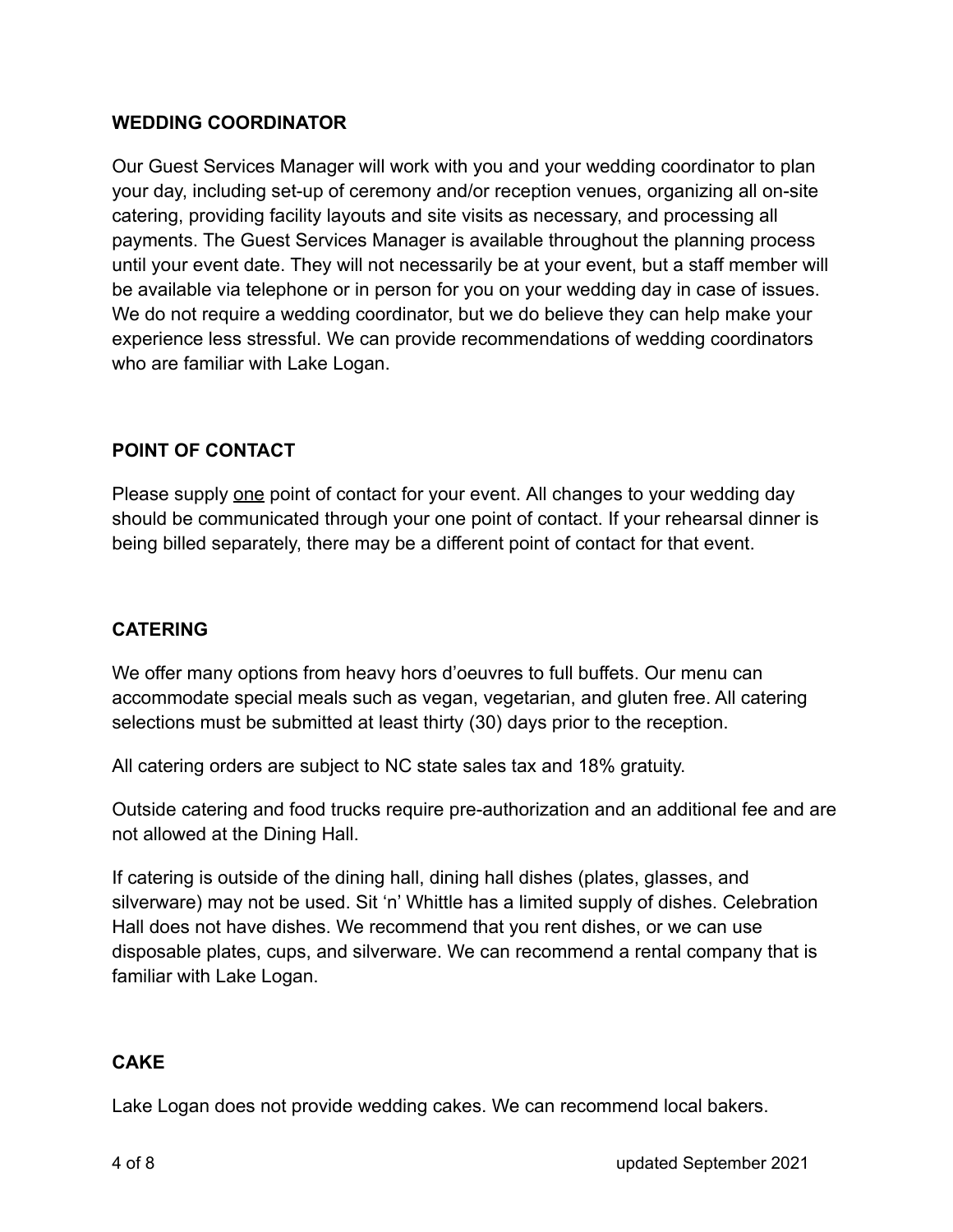## **ALCOHOL**

Lake Logan does not have a liquor license from the State of North Carolina to serve guests alcoholic beverages. Guests are welcome to provide their own beer and wine in their private event spaces and cottages. We ask that our guests drink responsibly and assure that only those of legal age consume alcoholic beverages. Open containers are not permitted on the grounds or by the waterfront. Consumption of alcohol while boating or swimming is not permitted.

## **AUDIO VISUAL**

Items such as sound system, microphone, and projector/screen may be available to rent for an additional fee. Please discuss your needs with the Guest Services Manager as soon as possible so we can confirm whether we can meet your AV needs.

## **LAKE LOGAN PROPERTY**

Furniture (including outdoor furniture), linens, blankets, pillows, kitchen items (including dishes), and all other Lake Logan property is to remain in their proper locations. If furniture is moved to make your stay more enjoyable, please return it to its original location before your departure. Do not tape or use putty on any walls. Do not take interior furniture outside.

## **QUIET HOURS**

Quiet hours are from 10 PM until 7 AM. Music should not be amplified outdoors after 10 PM.

## **RIGHT TO REMOVE PERSONS**

Lake Logan reserves the right to remove any persons from the facilities or premises who, in sole discretion of Lake Logan staff, are unauthorized or who are creating a disturbance, or who are jeopardizing the health, safety, and/or welfare of our guests.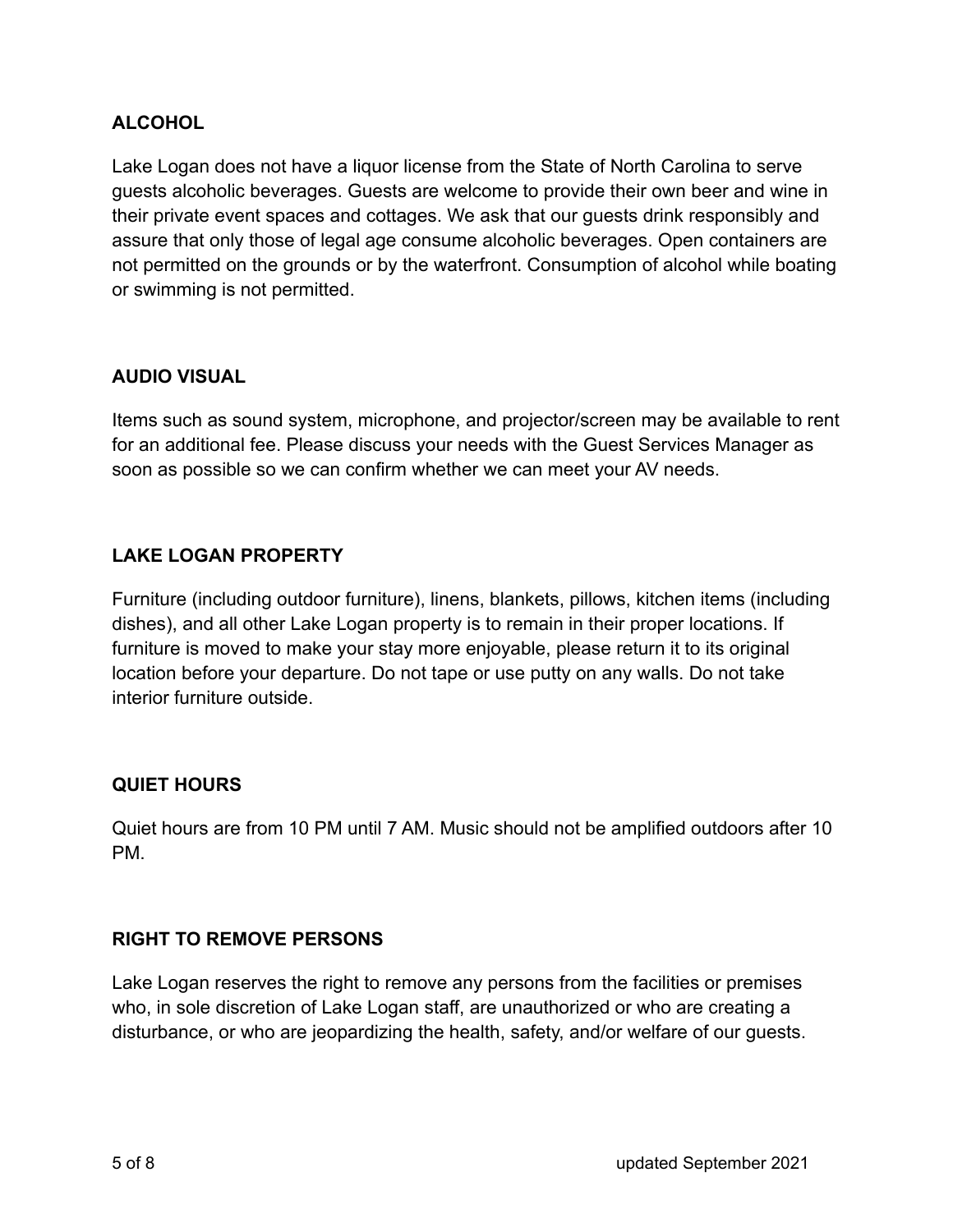#### **PUBLIC AREAS**

All guests are invited to enjoy the use of the living room and front porch at Main Lodge as well as the porches of the Dining Hall for informal rest and relaxation. August through May, guests may also use Boojum's Cave for recreation. Notice will be provided at check-in and/or via posted signs if a public area is reserved for a private function.

## **LAKE**

Flooding and drought may impact the level of the lake and river. Evergreen has rights to lower the lake level during drought. While this is a rare occurrence, we cannot guarantee the water level of the lake or river during your ceremony. We will do our best to communicate with you in advance if we are aware of changes to the water levels.

#### **INTERNET**

Lake Logan provides wireless guest internet at Main Lodge, Johnson Dining Hall, Celebration Hall, and the field. Due to our mountain location, we cannot guarantee the consistency of the internet connection.

#### **PHOTOGRAPHY**

The photographs or likenesses of guests of Lake Logan may be used for publicity or other purposes without compensation or other consideration. Guests may request in writing that their photographs or likenesses not be used in this fashion.

We are happy to recommend wedding photographers who are familiar with Lake Logan. We always appreciate when our guests and wedding photographers share their photos with us.

#### **RENTALS / DECORATIONS**

Lake Logan does not provide decorations or outdoor furnishings. We can recommend a local rental company that is familiar with Lake Logan.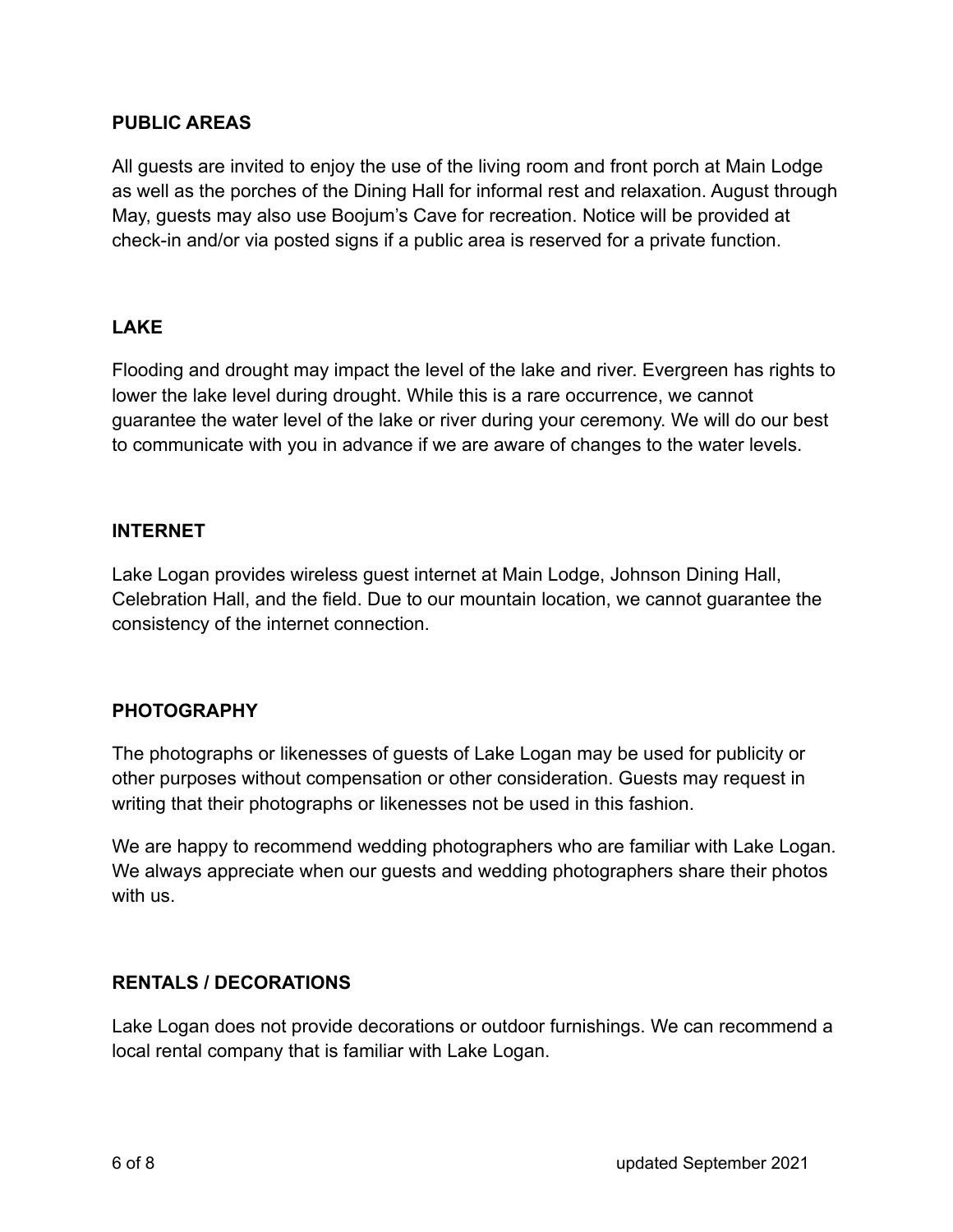You may coordinate delivery and pick-up of rentals and decorations with the Guest Services Manager.

You will be held responsible for any damage as a result of decorations to furniture and/or facilities.

## **OFFICIANT**

If you are being married by an Episcopal priest who does not have residency in the Episcopal Diocese of Western North Carolina, they will need to seek permission from the Bishop to perform the ceremony. Other officiants need not be concerned with this requirement.

## **MUSICAL INSTRUMENTS**

Lake Logan has pianos located in Main Lodge, Celebration Hall, and Sit n Whittle Lodge. They are typically tuned each year in August. If you require additional tuning, we can schedule it at your expense.

## **SEND-OFF**

We do not allow items such as thrown silk flower petals, confetti of any type, rice, glitter, and other similar items for sendoffs. We recommend birdseed, bubbles, or sparklers. If you have other ideas, especially if they will make litter or excessive noise, please discuss with us prior to finalizing your plans.

## **SET-UP**

Access to any venue area the day before for set-up and decoration is based on availability and will incur a \$200 space rental fee per space. Dining Hall C cannot be blocked for set-up more than one month before your reservation date.

Lake Logan can provide basic set-up of our tables and chairs at no additional charge. Special set-ups performed by our staff will incur an additional fee. Lake Logan does not provide nor set up decorations.